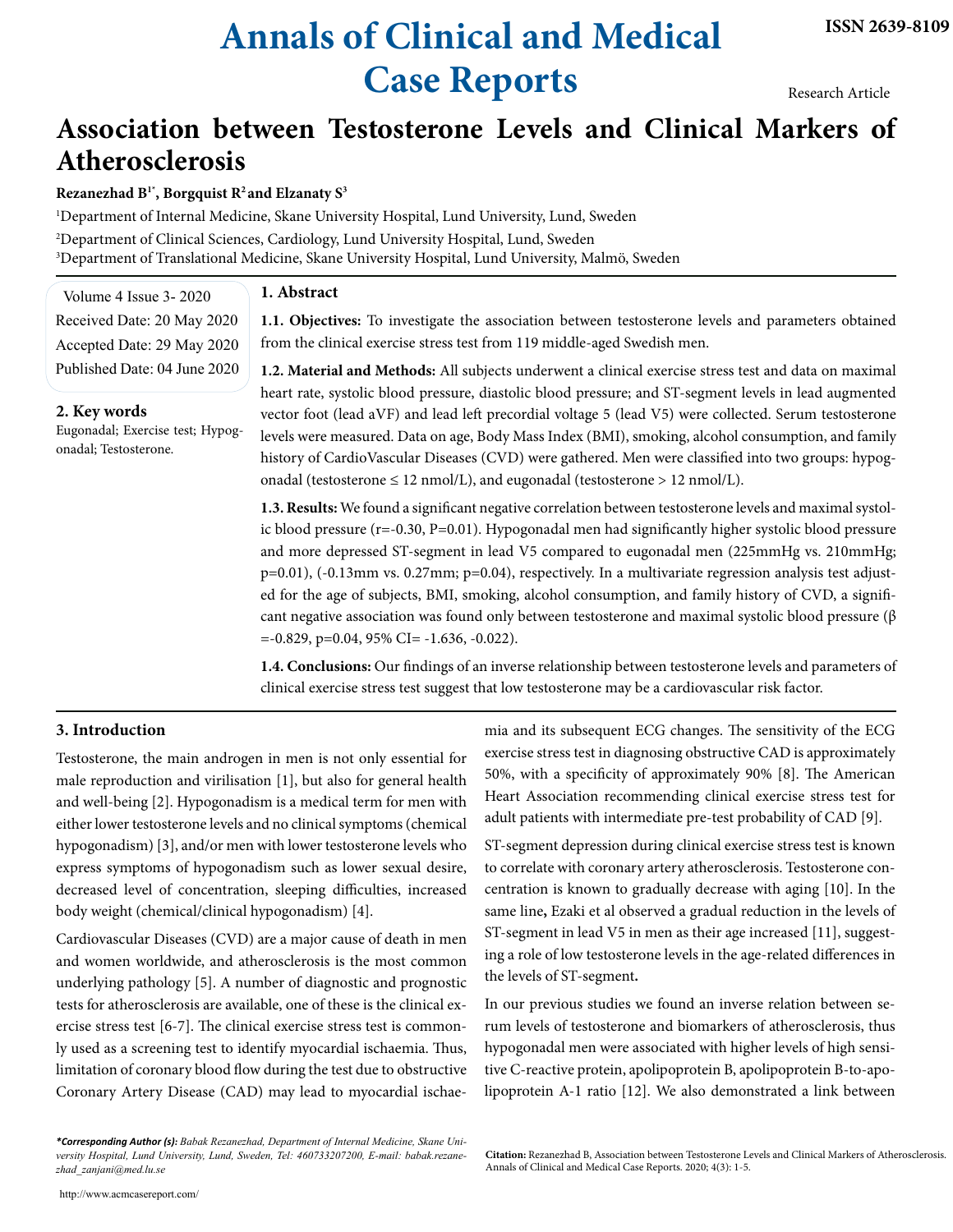testosterone and risk factors for atherosclerosis, thus men with hypogonadism were associated with higher levels of BMI, systolic blood pressure, fasting blood glucose, and levels of lipoproteins [13]. Herein we aimed to investigate the association between serum levels of testosterone and clinical markers of atherosclerosis, namely parameters of the clinical exercise stress test, based on data from 119 middle-aged Swedish men from the general population.

#### **4. Material and Methods**

The present study was based on data from 119 Swedish men from the general population collected at the Department of Cardiology, Malmo University hospital between 2005 and 2011. Detailed information about the recruitment process was published elsewhere [12].

To be part of the study, the men should not have any physical or psychological diseases, not taking any medications during the last 6 months before the inclusion, and should not be younger than 45 and not older than 60 years at the start of the study.

Each man was asked to deliver a blood sample for analysis of testosterone. Blood samples were collected between 07:00 and 10:00 PM on day one. The day after they delivered the blood samples, each man underwent a clinical exercise stress test at the department of Cardiology.

#### **4.1. Clinical Exercise Stress Test**

The clinical exercise stress test was performed starting at 10 W with continuous load increases of 10 W. min<sup>-1</sup> with the participant sitting on an electrically braked bicycle ergometer. The test was terminated when limiting symptoms occurred, usually chest pain of a degree 5/10, dyspnoea of 5/10 or at exertional degree of 17/20 using the Borg scales [14]. The test was also terminated if any of the following prespecified conditions occurred: ST-segment depression  $\geq 4$  mm, fall in blood pressure  $> 20$  mmHg measured once or 10 mmHg measured twice with 1 min intervals or serious arrhythmia. A 12-lead ECG was obtained before and continuously monitored during and for 10 min after finishing the test. Heart rate was measured every minute and systolic blood pressure every third minute. ST-segment depression during the clinical exercise stress test was measured 0·06 s after the J-point. For the present study, the following parameters were recorded: maximal heart rate, maximal systolic blood pressure, maximal diastolic blood pressure, and levels of ST-segment in lead aVF and in lead V5.

#### **4.2. Testosterone Measurements**

Plasma samples were stored in the biological bank at -80°C. Serum testosterone concentrations were measured using Two-step competitive method with Electro Chemi Luminiscence Immunoassay (ECLI) detection technique based on Ruthenium (Ru) derivatives, which has an intra-and interassay coefficient of variation (CV) of 5%, and a reference range 5.0–30 nmol/L (Department of Clinical Chemistry, Malmö University Hospital, Malmö, Sweden).

The Institutional Review Board Committee at Lund University of Medical sciences reviewed and approved the design of the study. A written informed consent was obtained from each participant.

#### **5. Statistical Analyses:**

Statistical analyses were performed using the SPSS software, version 16 (SPSS, Inc; Chicago, IL). The correlations between testosterone and parameters of the clinical exercise stress test were examined with the non-parametric Spearman's rho.

Men were classified into two groups based on serum levels of testosterone: hypogonadal (testosterone ≤12 mmol/L), and eugonadal (testosterone >12 mmol/L), and maximal heart rate, maximal systolic blood pressure, maximal diastolic blood pressure, levels of ST-segment in lead aVF, and levels of ST-segment in lead V5 were compared between groups using non-parametric Mann-Whitney test.

The association between testosterone levels and parameters that showed significant difference between hypogonadal and eugonadal men (maximal systolic blood pressure, and levels of ST-segment in lead V5) were tested in a multivariate regression analysis model adjusted for the age of subjects (46-50, 51-55, 56-60 years), BMI  $\left($  < 25 kg/m<sup>2</sup>,  $\ge$  25 kg/m<sup>2</sup>), smoking (past/present, never), alcohol consumption  $(< 10, 10-20, > 20$  cL/week), and family history of CVD. P-values below 0.05 were considered statistically significant.

## **6. Results**

Descriptive statistics of the study population is summarized in (Table 1). A significant negative correlation between testosterone levels and maximal systolic blood pressure was found  $(r = -0.30,$  $p = 0.01$ ). On the other hand, no significant correlations between testosterone levels and maximal diastolic blood pressure, levels of ST-segment in lead aVF, and levels of ST-segment in lead V5 were found  $(p > 0.05)$  (Table 2).

Men who were classified as being hypogonadal had significantly higher maximal systolic blood pressure, and more depressed ST-segment levels in lead V5 compared to men who were classified as being eugonadal men (225 mmHg vs. 210 mmHg;  $p = 0.01$ ),  $(-0.13 \text{ mm vs. } 0.27 \text{ mm}; p = 0.04)$ , respectively. In contrast, maximal heart rate, maximal diastolic blood pressure, and levels of ST-segment in lead aVF did not differ significantly between groups (P> 0.05) (Table 3).

In a multivariate regression analysis test adjusted for the age of subjects, BMI, smoking, alcohol consumption, and family history of CVD; a significant negative association was only found between testosterone and maximal systolic blood pressure (β = -0.829, p = 0.04, 95% CI =  $-1.636$ ,  $-0.022$ ) (Table 4).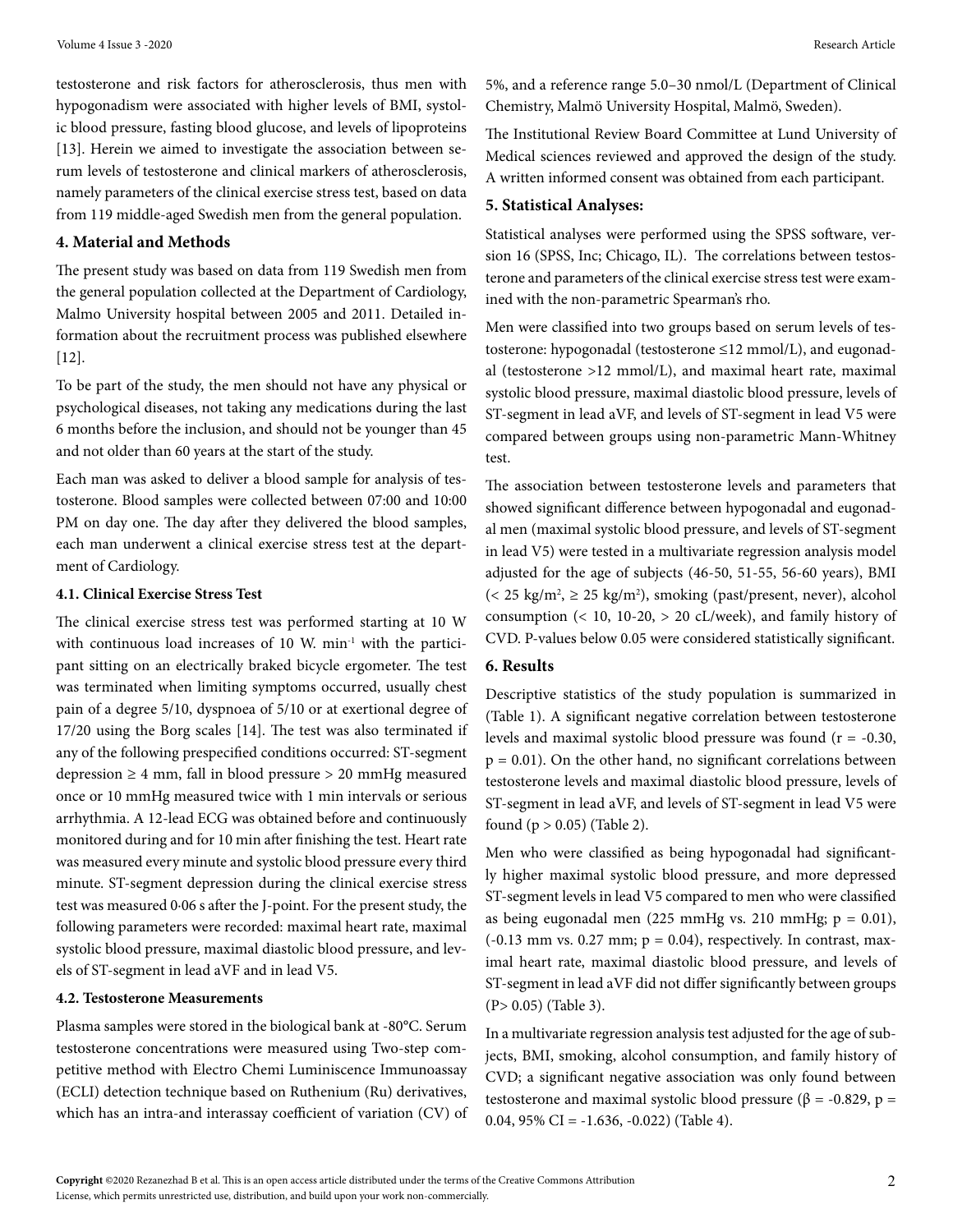#### **Table 1:** Descriptive statistics of the study population.

| Variables                                        | n   | Mean $(\pm SD)$ or n $(\% )$ | Median (range)    |
|--------------------------------------------------|-----|------------------------------|-------------------|
| Age (years):                                     | 119 |                              |                   |
| $< 46-50$                                        |     | $17(14\%)$                   | $\overline{a}$    |
| 51-55                                            |     | 33 (28 %)                    | $\overline{a}$    |
| 56-60                                            |     | 69 (58 %)                    | $\overline{a}$    |
| <b>BMI</b> (kg/m <sup>2</sup> ):                 | 119 |                              |                   |
| < 25                                             |     | 42 (35 %)                    | $\overline{a}$    |
| $\geq$ 25                                        |     | 77 (65 %)                    | ä,                |
| Smoking:                                         | 118 |                              |                   |
| Never                                            |     | 61 $(51\%)$                  | -                 |
| Past/current                                     |     | 57 (49 %)                    | $\overline{a}$    |
| Alcohol consumption (Cl/                         | 119 |                              |                   |
| week):                                           |     |                              |                   |
| < 10                                             |     | 56 (47 %)                    |                   |
| $10 - 20$                                        |     | 41 (34 %)                    |                   |
| > 20                                             |     | 22 (19 %)                    |                   |
| <b>Family history of CVD</b>                     | 117 |                              |                   |
| Yes                                              |     | 30 $(25\%)$                  | $\overline{a}$    |
| No                                               |     | 87 (75 %)                    | $\overline{a}$    |
| <b>Clinical exercise test</b>                    | 119 |                              |                   |
| Maximal heart rate (bpm)                         |     | 155 $(\pm 16)$               | $157(113 - 181)$  |
| Maximal<br>systolic<br>blood<br>pressure (mmHg)  |     | $216 (\pm 24)$               | 220 (145-270)     |
| Maximal<br>diastolic<br>blood<br>pressure (mmHg) |     | 91 $(\pm 12)$                | $90(60-130)$      |
| ST-segment levels in lead<br>aVF (mm)            |     | $-0.24$ ( $\pm 1.65$ )       | $-0.50(-2.10-10)$ |
| ST-segment levels in lead V5<br>(mm)             |     | $-0.39$ ( $\pm 0.67$ )       | $-0.40(-2.0-1.1)$ |
| Testosterone (nmol/L)                            | 113 | 15.4 $(\pm 6.0)$             | $15(0.6-32)$      |

BMI= body mass index.

**Table 2:** Correlations coefficients (r) between testosterone levels and maximal heart rate, maximal systolic blood pressure, maximal diastolic blood pressure, levels of ST-segment in lead aVF, and levels of ST-segment in lead V5 during clinical exercise stress test obtained from 119 middle-aged men from the general population.

| Variables                               | Testosterone (nmol/L) |      |
|-----------------------------------------|-----------------------|------|
|                                         |                       |      |
| Maximal heart rate (bpm)                | 0.11                  | 0.3  |
| Maximal systolic blood pressure (mmHg)  | $-0.3$                | 0.01 |
| Maximal diastolic blood pressure (mmHg) | $-0.18$               | 0.09 |
| ST-segment levels in lead aVF (mm)      | 0.16                  | 0.09 |
| ST-segment levels in lead V5 (mm)       | 0.09                  | 0.4  |

Statistical analysis was performed using Spearman's rho test. P-vales < 0.05 are considered statistically significant.

**Table 3:** Comparison of maximal heart rate, maximal systolic blood pressure, maximal diastolic blood pressure, levels of ST-segment in lead aVF and levels of ST-segment in lead V5 during clinical exercise stress test between hypogonadal (testosterone ≤ 12 nmol/L) and eugonadal (testosterone >12 nmol/L) men.

| Testosterone $(nmol/L)$                          |                           |      |
|--------------------------------------------------|---------------------------|------|
| $\leq$ 12 nmol/L                                 | $> 12 \text{ nmol/L}$   p |      |
| $(n = 35)$                                       | $(n = 68)$                |      |
| 153 $(\pm 11)$                                   | $156 (\pm 17)$            | 0.2  |
| 225(25)                                          | 210(23)                   | 0.01 |
| Maximal diastolic blood pressure $(mmHg)/95(11)$ | 90(12)                    | 0.06 |
| $-0.02(0.81)$                                    | 0.41(1.15)                | 0.09 |
| $-0.13(73)$                                      | 0.27(1.02)                | 0.04 |
|                                                  |                           |      |

Data are mean (±SD). Statistical analysis was done using Non parametric Mann-Whitney test. P-values less than 0.05 were considered statistically significant.

**Table 4:** Association between maximal systolic blood pressure & levels of ST-segment in lead V5 during clinical exercise stress test and serum levels of testosterone from 119 middle-aged men from the general population.

|                                                 | Testosterone (nmol/L) |       |             |          |
|-------------------------------------------------|-----------------------|-------|-------------|----------|
| <i>Variables</i>                                |                       |       | 95% CI of B |          |
|                                                 |                       |       | Lower       | Upper    |
| Maximal systolic blood pressure (mmHg)   -0.829 |                       | 10.04 | $-1.636$    | $-0.022$ |
| ST-segment levels in lead V5 (mm)               | 0.002                 | 0.9   | $-0.029$    | 0.033    |

Statistical analysis was performed using a multivariate regression analysis model adjusted for the age of subjects (46-50, 51-55, 56-60 years), BMI (<25,  $\geq$  25kg/m<sup>2</sup>), smoking (past/present, never), alcohol consumption (< 10, 10-20, >20 cL/week), and family history of CVD (yes, no). P-values below 0.05 were considered statistically significant.

#### **7. Discussion**

Testosterone levels showed a significant negative correlation with maximal systolic blood pressure. Hypogonadal men had significantly higher maximal systolic blood pressure, and more depressed levels of ST-segment in lead V5 compared to the eugonadal men. In a multivariate regression analysis test adjusted for the age of subjects, BMI, smoking, alcohol consumption, and family history of CVD, testosterone showed significant negative association only with maximal systolic blood pressure. Our results indicate an inverse relationship between testosterone levels and parameters of clinical exercise stress test suggesting a role of low testosterone levels in the pathogenesis of atherosclerosis.

Normally, the heart rate rises during exercise due to a decrease in parasympathetic and an increase in sympathetic tones, resulting in increased oxygen supply to the vital organs in the body. The maximal heart rate during exercise is influenced mostly by the age of individuals [15]. The hypogonadal and eugonadal men in our study were closely related in age, which can explain our findings of non-significant difference in maximal heart rate between the men in the two groups. In this study, men with low testosterone levels were associated with significantly higher maximal systolic blood pressure compared to those with normal testosterone levels. And it was the only variable showing significant negative association with testosterone levels in our adjusted multivariate regression analysis test. Interestingly, Haider et al observed a significant and steady decrease of systolic blood pressure in 77 hypogonadal men with a history of CVD, who were under long-term testosterone replacement therapy [16]. The suggestive mechanisms behind the negative effect of testosterone on blood pressure are not well understood. However, other researchers believe it to be due to a vasodilatory effect of testosterone on vascular and non-vascular smooth muscle by inhibiting the calcium-dependent elements of vascular contraction [17,18].

In the study by Jaffe, 50 men with known post exercise ST-segment depression of at least 1 mm underwent 3 clinical exercise stress tests; baseline, 4 weeks, and at 8 weeks after receiving either placebo ( $n = 25$ ) or 200 mg/ml of testosterone cypionate ( $n = 25$ ). In men who treated with testosterone, the sum of ST-segment depression significantly decreased by 32 % at 4 weeks, and by 51% at 8 weeks compared to the placebo group [19]. Moreover, testosterone treatment in hypogonadal men was associated with a significant increase in testosterone levels and in time to 1 mm ST-segment depression compared to placebo [18, 20, 21]. Furthermore, androgen deprivation therapy in men with prostate cancer significantly lowered ST-segments that closely resembled the ST-segment levels in age-matched female control [11]. The possible mechanisms behind the positive effect of testosterone treatment on ST-segment depression including: increased oxygen carrying capacity of the blood due to an increase in the blood haemoglobin levels [20], direct cor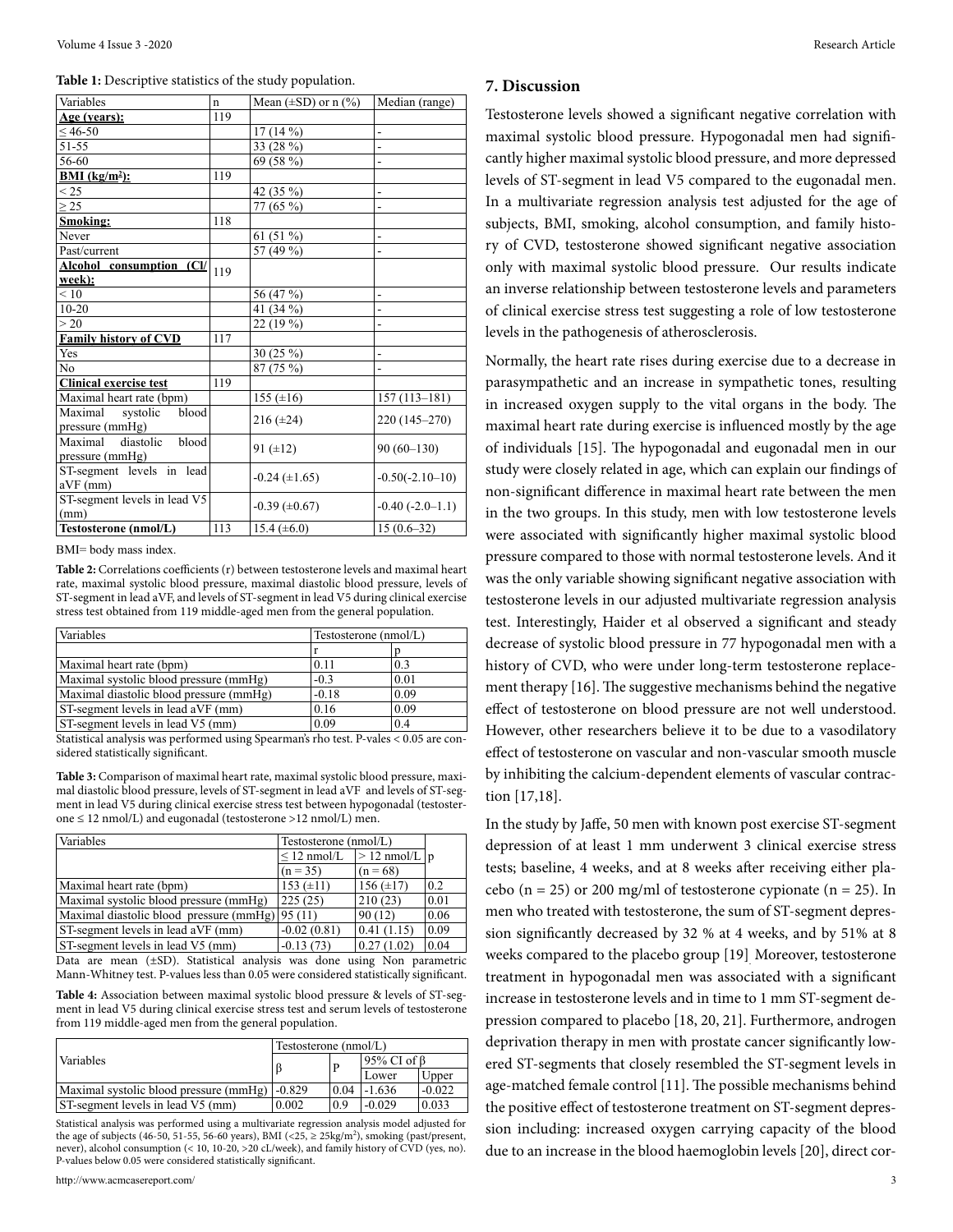onary-relaxing effect [22, 23], anti-inflammatory effect associated with immune modulating effect [21]. It has been suggested that an ST-segment depression of 1 mm or greater is a strong predictor of significant coronary artery diseases, irrespective of other findings at the clinical exercise stress test [24]. It is important to mention that the levels of ST-segment depression in our hypogonadal men was not sufficient lower to have a clinical significance regarding significant coronary artery diseases. However, it suggests that hypogonadism contribute to ECG-changes during the clinical exercise stress test.

Our study has some limitations. The participation rate in this study was only 16%, and one could question whether this group of men represent the general population of middle-aged Swedish men. Since no information was available about the men who chose not to reply to the questionnaires, the characteristics of this group could not be compared to that of the included group of men. We are aware that our study is based on a relatively small sample size compared to other studies, but the statistical and interim analysis revealed striking results in such a small population. We believe, therefore, that the results are still valid and support the hypothesis that there is a relationship between serum levels of testosterone and clinical markers of atherosclerosis in this group of men. Our results have some clinical application. Thus, analysis of testosterone level should be part of the work up of men with abnormal results of clinical stress test in particularly those with increased risk for atherosclerosis.

In conclusions, we documented an inverse association between testosterone levels and clinical exercise stress test parameters, mainly maximal systolic blood pressure and ST segment levels in lead V5. These results indicate that low testosterone levels in middle-aged men may be associated with increased cardiovascular risk.  **References**

- 1. [Kaufman JM, Vermeulen A. The decline of androgen levels in elderly](https://pubmed.ncbi.nlm.nih.gov/15901667/) [men and its clinical and therapeutic implications. Endocr Rev. 2005;](https://pubmed.ncbi.nlm.nih.gov/15901667/)  [26: 833-76.](https://pubmed.ncbi.nlm.nih.gov/15901667/)
- 2. [Akerman J, Kovac JR, Lipshultz LI. Testosterone therapy improves](https://pubmed.ncbi.nlm.nih.gov/28795962/) [well being and psychological health. Curr Opin Urol. 2017; 27: 519-](https://pubmed.ncbi.nlm.nih.gov/28795962/) [24.](https://pubmed.ncbi.nlm.nih.gov/28795962/)
- 3. Herrero A, Marcos M, Galindo P, Miralles JM, Corrales JJ P. Clinical and Biochemical Assessment of Hypogonadism in Men With Type 2 Diabetes. Andrology. 2018; 6: 58-63.
- 4. [Lunenfeld B, Mskhalaya G, Zitzmann M, Arver S, Kalinchenko S,](https://pubmed.ncbi.nlm.nih.gov/25657080/)  [Tishova Y, et al. Recommendations on the diagnosis, treatment and](https://pubmed.ncbi.nlm.nih.gov/25657080/) [monitoring of hypogonadism in men. Aging male. 2015; 18: 5-15.](https://pubmed.ncbi.nlm.nih.gov/25657080/)
- 5. [Davies MJ, Thomas AC. Plaque fissuring-the cause of acute myocar](https://www.ncbi.nlm.nih.gov/pmc/articles/PMC481773/)[dial infarction, sudden ischaemic death, and crescendo angina. Br](https://www.ncbi.nlm.nih.gov/pmc/articles/PMC481773/) [Heart J. 1985; 53: 363-73.](https://www.ncbi.nlm.nih.gov/pmc/articles/PMC481773/)
- 6. [Douglas PS, Hoffmann U, Patel MR, Douglas PS, Mark DB, Al-Khal](https://pubmed.ncbi.nlm.nih.gov/25773919/)[idi HR., et al. Outcomes of anatomical versus functional testing for](https://pubmed.ncbi.nlm.nih.gov/25773919/) [coronary artery disease. N Engl J Med. 2015; 372: 1291-300.](https://pubmed.ncbi.nlm.nih.gov/25773919/)
- 7. [Hoffmann U, Ferencik M, Udelson JE, Picard MH, Truong QA, Patel](https://pubmed.ncbi.nlm.nih.gov/28389572/) [MR., et al. Prognostic Value of Non-invasive Cardiovascular Testing](https://pubmed.ncbi.nlm.nih.gov/28389572/) [in Patients With Stable Chest Pain: Insights From the PROMISE Tri](https://pubmed.ncbi.nlm.nih.gov/28389572/)[al \(Prospective Multicenter Imaging Study for Evaluation of Chest](https://pubmed.ncbi.nlm.nih.gov/28389572/)  [Pain\). Circulation. 2017; 135: 2320-32.](https://pubmed.ncbi.nlm.nih.gov/28389572/)
- 8. [Gibbons RJ, Balady GJ, Beasley JW, Bricker JT, Duvernoy WF, Froe](https://pubmed.ncbi.nlm.nih.gov/9236456/)[licher VF., et al. ACC/AHA guidelines for exercise testing: executive](https://pubmed.ncbi.nlm.nih.gov/9236456/)  [summary. A report of the American College of Cardiology/American](https://pubmed.ncbi.nlm.nih.gov/9236456/)  [Heart Association Task Force on Practice Guidelines \(Committee on](https://pubmed.ncbi.nlm.nih.gov/9236456/)  [Exercise Testing\). Circulation. 1997; 96: 345-54.](https://pubmed.ncbi.nlm.nih.gov/9236456/)
- 9. [Gibbons RJ, Balady GJ, Bricker JT, Chaitman BR, Fletcher GF, Fro](https://pubmed.ncbi.nlm.nih.gov/12392846/)[elicher VF., et al. American College of Cardiology/American Heart](https://pubmed.ncbi.nlm.nih.gov/12392846/)  [Association Task Force on Practice Guidelines. Committee to Update](https://pubmed.ncbi.nlm.nih.gov/12392846/)  [the 1997 Exercise Testing Guidelines. ACC/AHA 2002 guideline up](https://pubmed.ncbi.nlm.nih.gov/12392846/)[date for exercise testing: summary article. A report of the American](https://pubmed.ncbi.nlm.nih.gov/12392846/)  [College of Cardiology/American Heart Association Task Force on](https://pubmed.ncbi.nlm.nih.gov/12392846/)  [Practice Guidelines \(Committee to Update the 1997 Exercise Testing](https://pubmed.ncbi.nlm.nih.gov/12392846/) [Guidelines\). J Am Coll Cardiol, 2002, 40: 1531-40.](https://pubmed.ncbi.nlm.nih.gov/12392846/)
- 10. [Nankin HR, Calkins JH. Decreased bio available testosterone in ag](https://pubmed.ncbi.nlm.nih.gov/3782425/)[ing normal and impotent men. J Clin Endocrinol Metab. 1986; 63:](https://pubmed.ncbi.nlm.nih.gov/3782425/) [1418-20.](https://pubmed.ncbi.nlm.nih.gov/3782425/)
- 11. [Ezaki K, Nakagawa M, Taniguchi Y, Nagano Y, Teshima Y, Yufu K., et](https://pubmed.ncbi.nlm.nih.gov/20834186/)  [al. Gender differences in the ST segment: effect of androgen-depriva](https://pubmed.ncbi.nlm.nih.gov/20834186/)[tion therapy and possible role of testosterone. Circ J. 2010; 74: 2448-](https://pubmed.ncbi.nlm.nih.gov/20834186/) [54.](https://pubmed.ncbi.nlm.nih.gov/20834186/)
- 12. [Rezanezhad B, Borgquist R, Willenheimer R, Elzanaty S. Association](https://www.researchgate.net/publication/322023625_Association_between_serum_levels_of_testosterone_and_biomarkers_of_subclinical_atherosclerosis) [between serum levels of testosterone and biomarkers of subclinical](https://www.researchgate.net/publication/322023625_Association_between_serum_levels_of_testosterone_and_biomarkers_of_subclinical_atherosclerosis)  [atherosclerosis. Aging Male. 2018, 21: 182-6.](https://www.researchgate.net/publication/322023625_Association_between_serum_levels_of_testosterone_and_biomarkers_of_subclinical_atherosclerosis)
- 13. [Rezanezhad B, Borgquist R, Willenheimer R, Elzanaty S. The Associ](https://pubmed.ncbi.nlm.nih.gov/31768177/)[ation between Serum Testosterone and Risk Factors for Atherosclero](https://pubmed.ncbi.nlm.nih.gov/31768177/)[sis. Curr Urol. 2019; 13: 101-6.](https://pubmed.ncbi.nlm.nih.gov/31768177/)
- 14. [Borg G. Ratings of perceived exertion and heart rates during short](file:///C:\Users\User\Documents\CStudy3.csv)[term cycle exercise and their use in a new cycling strength test. Int J](file:///C:\Users\User\Documents\CStudy3.csv)  [Sports Med. 1982; 3: 153-8.](file:///C:\Users\User\Documents\CStudy3.csv)
- 15. [Tanaka H1, Monahan KD, Seals DR. Age-predicted maximal heart](https://pubmed.ncbi.nlm.nih.gov/11153730/) [rate revisited. J Am Coll Cardiol. 2001; 37: 153-6.](https://pubmed.ncbi.nlm.nih.gov/11153730/)
- 16. [Haider A, Yassin A, Haider KS, Doros G, Saad F, Rosano GM. Men](https://pubmed.ncbi.nlm.nih.gov/27366080/) [with testosterone deficiency and a history of cardiovascular diseases](https://pubmed.ncbi.nlm.nih.gov/27366080/) [benefit from long-term testosterone therapy: observational, real-life](https://pubmed.ncbi.nlm.nih.gov/27366080/)  [data from a registry study. Vasc Health Risk Manag. 2016; 14: 251-61.](https://pubmed.ncbi.nlm.nih.gov/27366080/)